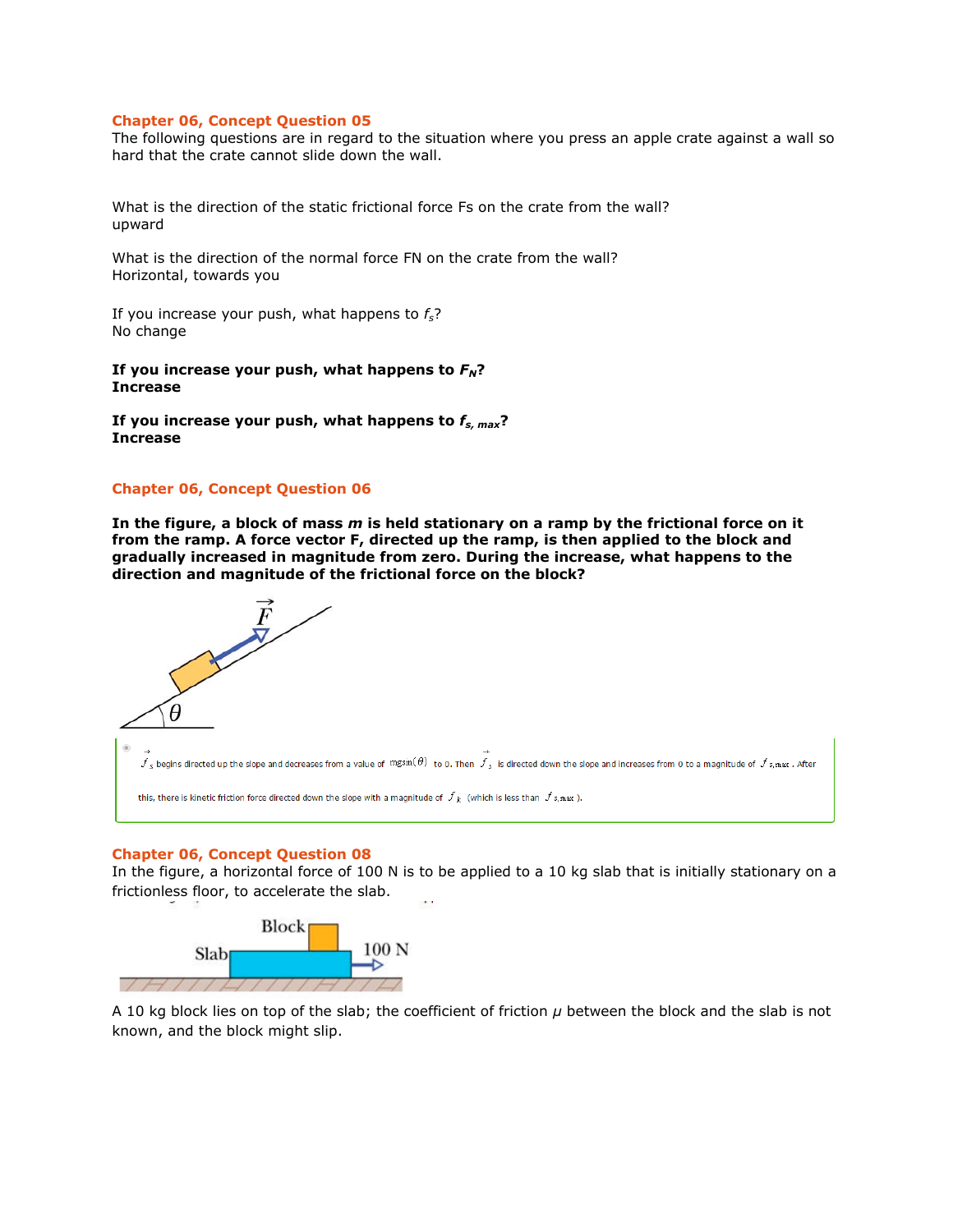Considering that possibility, what is the possible range of values for the magnitude of the slab's acceleration *aslab*? (Hint: You don't need written calculations; just consider extreme values for *μ* .)

| $\mathbf{A}$<br>Numbe | Units | - | `` | טוווע |  |
|-----------------------|-------|---|----|-------|--|
|                       |       |   |    |       |  |

| What is the possible range for the magnitude $a_{block}$ of the block's acceleration? |                                                        |                                                                                      |                                |  |  |  |  |  |  |
|---------------------------------------------------------------------------------------|--------------------------------------------------------|--------------------------------------------------------------------------------------|--------------------------------|--|--|--|--|--|--|
| Number $\mathbb{P}$                                                                   | $\int$ Units $\int$ m/s <sup><math>\sim</math></sup> 2 | $\overline{\phantom{a}}$ to $\overline{\phantom{a}}$ Number $\overline{\phantom{a}}$ | $\frac{1}{\text{Units}}$ m/s^2 |  |  |  |  |  |  |

# **Chapter 06, Concept Question 11**

**A person riding a Ferris wheel moves through positions at the top, the bottom, and midheight.** 

**In the following questions, you will be ranking these points on the path. If multiple points rank equally, use the same rank for each, then exclude the intermediate ranking (i.e. if objects A, B, and C must be ranked, and A and B must both be ranked first, the ranking would be A:1, B:1, C:3). If all points rank equally, rank each as '1'.** 

**If the wheel rotates at a constant rate, rank these three positions according to the magnitude of the person's centripetal acceleration, greatest first.**



- 1. Greatest
- 2. Second greatest
- 3. Third greatest

**If the wheel rotates at a constant rate, rank these three positions according to the magnitude of the net centripetal force on the person, greatest first.** 



- 1. Greatest
- 2. Second greatest
- 3. Third greatest

**If the wheel rotates at a constant rate, rank these three positions according to the magnitude of the normal force on the person, greatest first. ANSWER MISSING FOR THIS ONE**